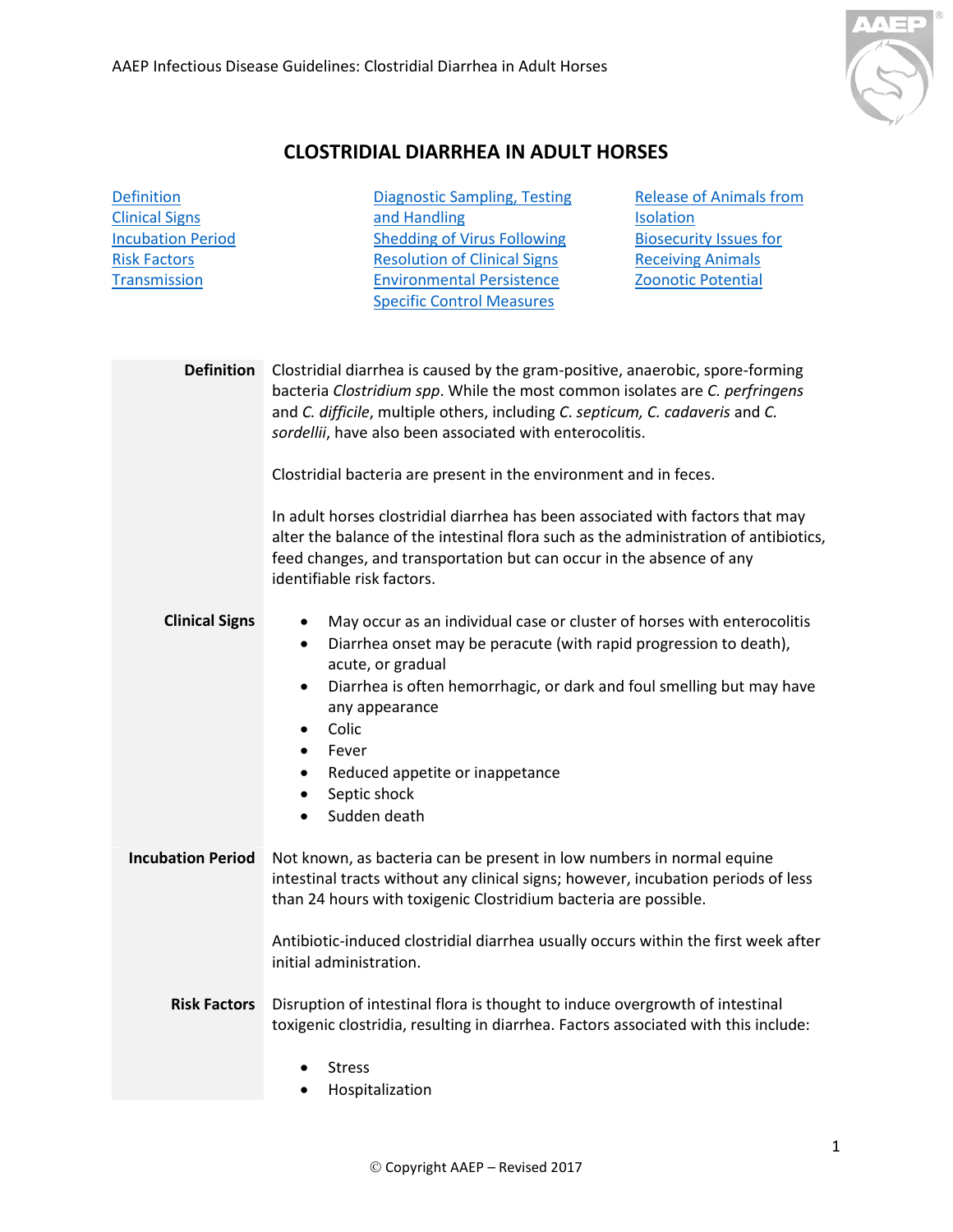

<span id="page-1-1"></span><span id="page-1-0"></span>

| <b>Transmission</b>                                           | Surgery<br>٠<br>Administration of antimicrobials<br>$\bullet$<br>Sudden dietary changes<br>$\bullet$<br>Deworming of horses having a heavy parasite load<br>٠<br>Gastric acid suppression has been implicated in human beings and foals<br>$\bullet$<br>Fecal-oral<br>$\bullet$<br>Environmental<br>$\bullet$<br>While clostridial bacteria are considered to be part of normal equine                                                                                                                  |
|---------------------------------------------------------------|---------------------------------------------------------------------------------------------------------------------------------------------------------------------------------------------------------------------------------------------------------------------------------------------------------------------------------------------------------------------------------------------------------------------------------------------------------------------------------------------------------|
|                                                               | gastrointestinal flora, it is prudent to isolate any horse with acute diarrhea and<br>take appropriate hygiene precautions. Outbreaks of clostridial diarrhea among<br>horses and foals at farms and hospitals have been reported.                                                                                                                                                                                                                                                                      |
| <b>Diagnostic</b><br><b>Sampling, Testing</b><br>and Handling | Definitive diagnosis of clostridial colitis beyond enterotoxigenic C. difficile and C.<br>perfringens is difficult.<br>Culture alone is not diagnostic as clostridia are often present in the intestinal                                                                                                                                                                                                                                                                                                |
|                                                               | tracts of normal animals; however, antibiotic sensitivity patterns obtained from<br>cultures may identify resistant strains (particularly to metronidazole).                                                                                                                                                                                                                                                                                                                                            |
|                                                               | Shipping fecal samples<br>*Consult laboratory for testing capabilities prior to submitting samples<br>Minimum sample. 1-2 grams of feces or intestinal contents<br>Ship samples cooled on ice packs                                                                                                                                                                                                                                                                                                     |
|                                                               | C. difficile diarrhea diagnosis:<br>Quantitative PCR fecal screening for Toxin A and B<br>٠<br>RT-PCR fecal screening for Toxin A and B<br>$\bullet$<br>ELISA detection of toxins in fecal sample<br>$\bullet$<br>Test should detect Toxins A and B, as opposed to A only<br>$\circ$<br>$\circ$ <i>C. difficile</i> toxins are shed early in disease; a single sample is<br>thought<br>to be adequate<br>C. difficile toxins are stable in equine feces for many days if<br>$\circ$<br>kept cool        |
|                                                               | C. perfringens diarrhea diagnosis:<br>RT-PCR fecal screening (available toxin testing varies depending on<br>laboratory)<br>Clostridium perfringens enterotoxin (CPE), Alpha (CPA), Beta (CPB<br>$\circ$<br>Beta2 (CPB2), or necrotizing enterotoxin F (NetF) toxins<br>Culture followed by PCR genotyping of the isolated C. perfringens to<br>determine strain types can be useful in some circumstances; however, the<br>relevance of identification of most types in diarrheic feces remains unclea |